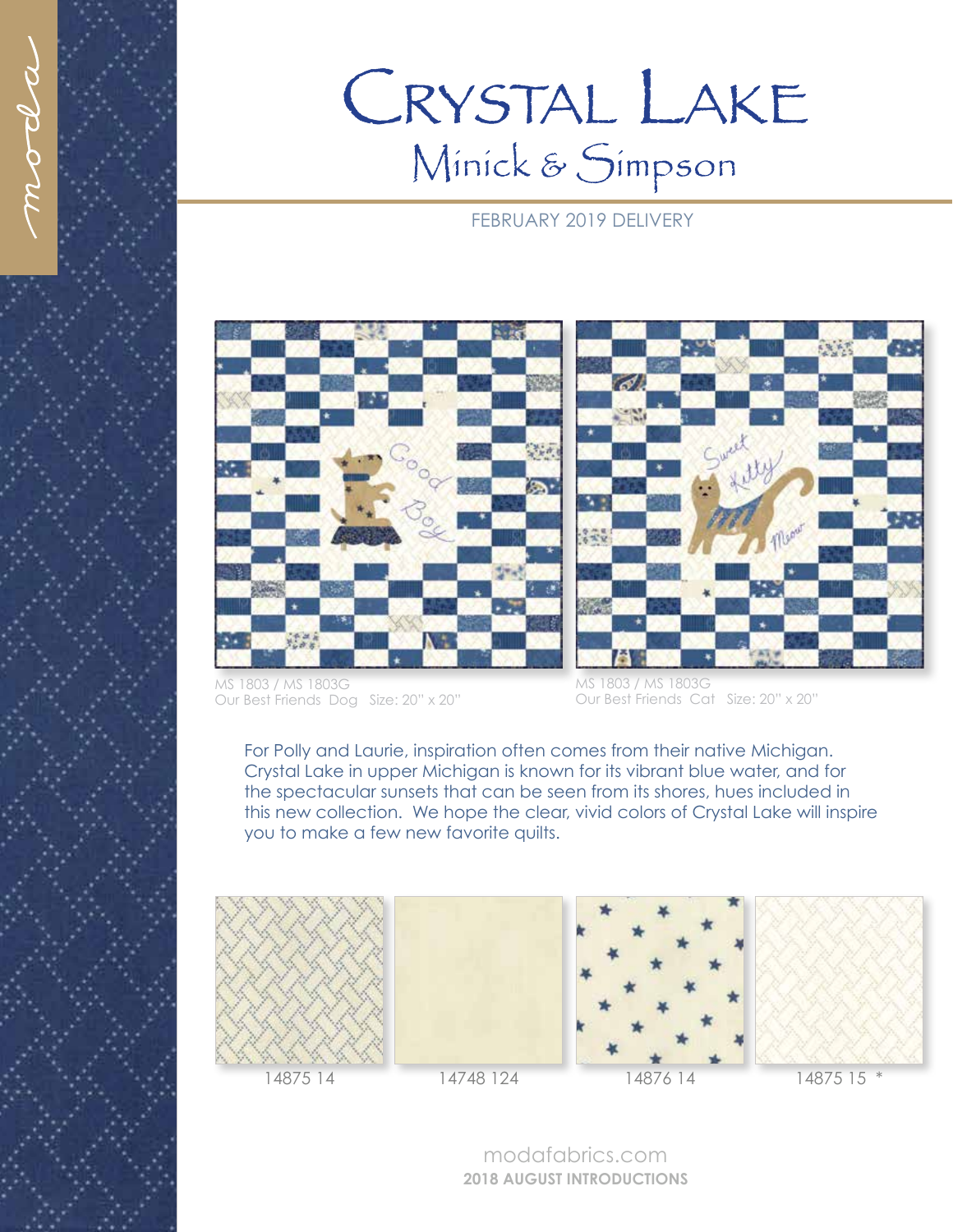**Crystal Lake** *Minick & Simpson* February Delivery



14870 16



14872 16 \*





14874 16

₩.





14748 126



14873 16 s3 ś 制  $\overline{a}$ ų,  $\frac{1}{4}$ ś 7 Ļ. S š ó Ņ **YC** ś ð  $\mathcal{L}$ 制 ś  $\mathfrak{h}$ Þ  $\mathcal{C}$ š ą  $\Phi$  $\boldsymbol{\theta}$ ¥. ¥ 地址 k, W. 平上 ø à  $(3 \cdot$ ¥  $\frac{1}{\sqrt{2}}$ 



 $\mathbf{u}$ 







MS 1802 / MS 1802G<br>Cobblestone Size: 56" x 74" Cobblestone Size: 56" x 74" MS 1802 / MS 1802G

FQ Friendly FQ Friendly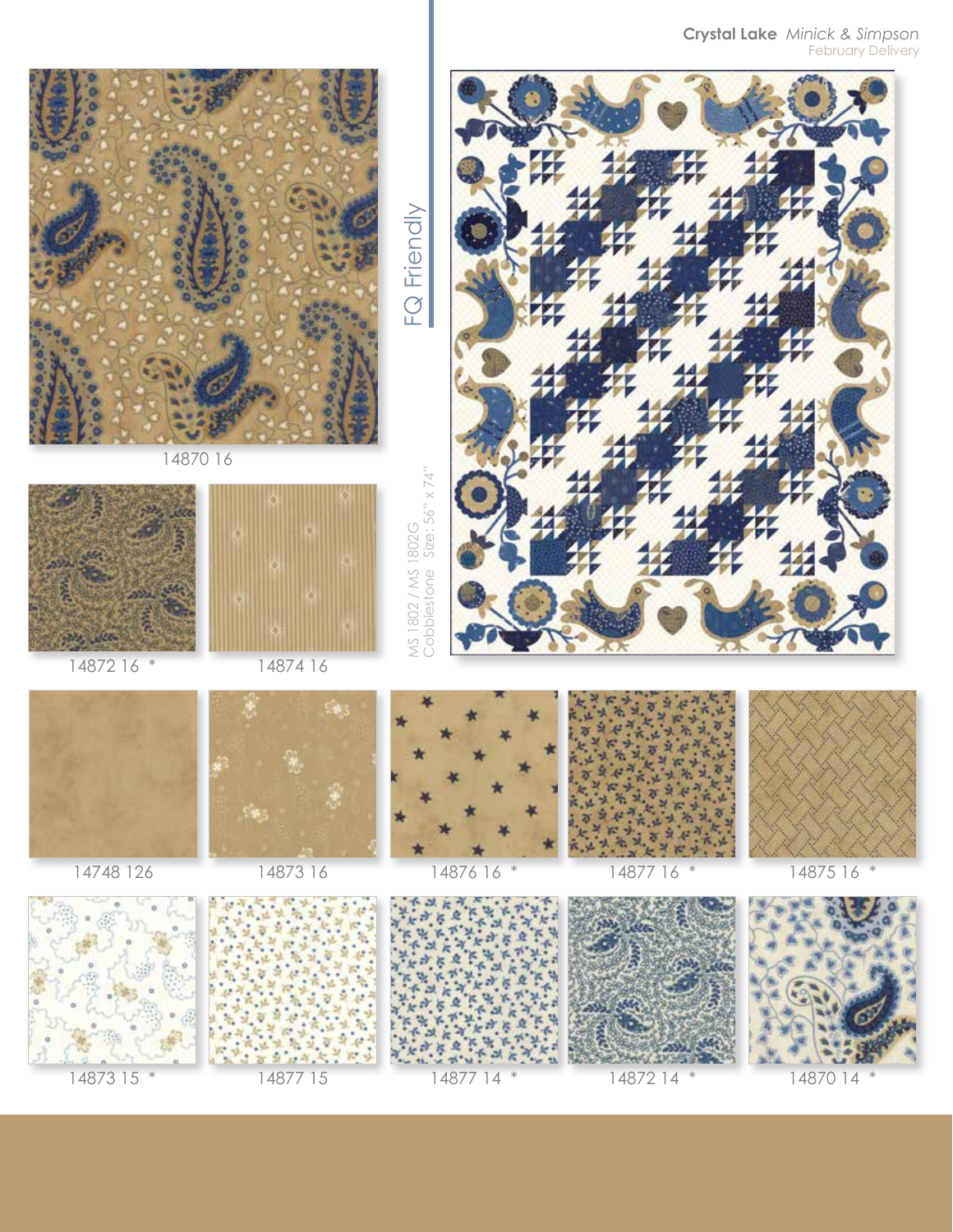**Crystal Lake** *Minick & Simpson* February Delivery



14748 123